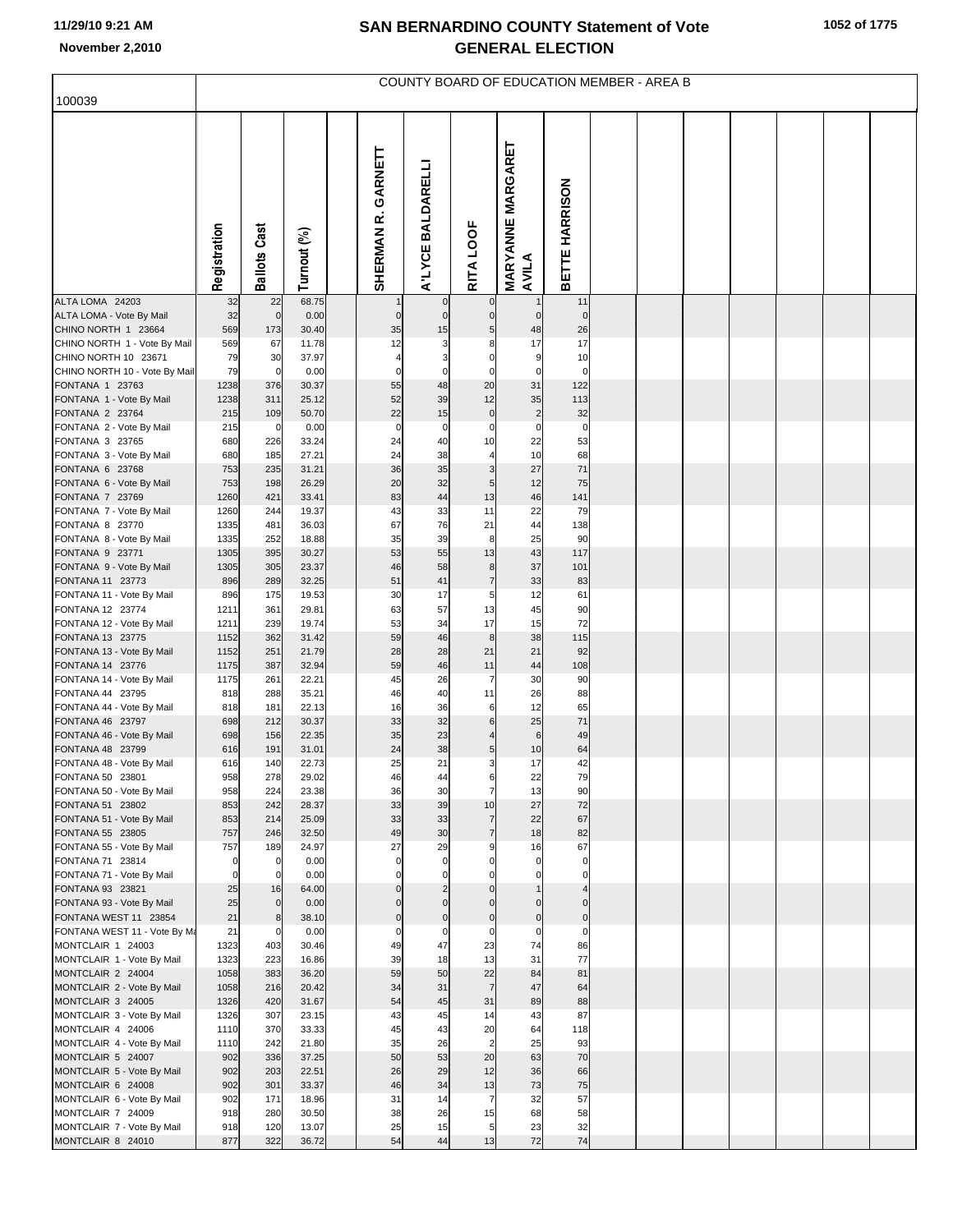| 100039                                                 |              |                      |                |                         |                         |                         | COUNTY BOARD OF EDUCATION MEMBER - AREA B |                       |  |  |  |  |
|--------------------------------------------------------|--------------|----------------------|----------------|-------------------------|-------------------------|-------------------------|-------------------------------------------|-----------------------|--|--|--|--|
|                                                        |              |                      |                |                         |                         |                         |                                           |                       |  |  |  |  |
|                                                        | Registration | <b>Ballots Cast</b>  | Turnout (%)    | GARNETT<br>œ<br>SHERMAN | A'LYCE BALDARELLI       | RITA LOOF               | <b>MARYANNE MARGARET</b><br>AVILA         | <b>BETTE HARRISON</b> |  |  |  |  |
| MONTCLAIR 8 - Vote By Mail                             | 877          | 142                  | 16.19          | 25                      | 18                      |                         | 19                                        | 46                    |  |  |  |  |
| MONTCLAIR 9 24011<br>MONTCLAIR 9 - Vote By Mail        | 1001<br>1001 | 207<br>146           | 20.68<br>14.59 | 30<br>32                | 25<br>23                | 12<br>$\overline{4}$    | 58<br>16                                  | 46<br>39              |  |  |  |  |
| MONTCLAIR 10 24012                                     | 504          | 161                  | 31.94          | 20                      | 19                      | 9                       | 45                                        | 39                    |  |  |  |  |
| MONTCLAIR 10 - Vote By Mail                            | 504          | 86                   | 17.06          | 14                      | 10                      | 6                       | 20                                        | 25                    |  |  |  |  |
| MONTCLAIR 11 24013<br>MONTCLAIR 11 - Vote By Mail      | 763<br>763   | 257<br>140           | 33.68          | 45<br>28                | 30<br>12                | 11<br>8                 | 52<br>23                                  | 56<br>38              |  |  |  |  |
| MONTCLAIR 12 24014                                     | 521          | 180                  | 18.35<br>34.55 | 24                      | 27                      | 6                       | 34                                        | 49                    |  |  |  |  |
| MONTCLAIR 12 - Vote By Mail                            | 521          | 124                  | 23.80          | 19                      | 15                      | 3                       | 16                                        | 38                    |  |  |  |  |
| MONTCLAIR 13 24015                                     | 40           | 23                   | 57.50          | $\overline{2}$          | $\overline{2}$          |                         | 9                                         | 8                     |  |  |  |  |
| MONTCLAIR 13 - Vote By Mail                            | 40           | $\overline{0}$       | 0.00           | $\mathsf{C}$            | 0                       | 0                       | 0                                         | 0                     |  |  |  |  |
| MONTCLAIR 14 24016<br>MONTCLAIR 14 - Vote By Mail      | 626<br>626   | 167<br>158           | 26.68<br>25.24 | 21<br>21                | 36<br>27                | 3<br>$\overline{7}$     | 36<br>17                                  | 40<br>49              |  |  |  |  |
| MONTCLAIR 15 24017                                     | $\mathbf 0$  | $\mathbf 0$          | 0.00           | $\Omega$                | $\mathbf 0$             | $\Omega$                | $\Omega$                                  | $\mathbf{0}$          |  |  |  |  |
| MONTCLAIR 15 - Vote By Mail                            | $\mathbf 0$  | $\overline{0}$       | 0.00           | $\mathbf 0$             | $\mathbf 0$             | $\mathbf 0$             | $\mathbf 0$                               | $\mathbf 0$           |  |  |  |  |
| MONTCLAIR SOUTH 1 24018                                | 125          | 57                   | 45.60          |                         | 5                       |                         | 10                                        | 18                    |  |  |  |  |
| MONTCLAIR SOUTH 1 - Vote By<br>MONTCLAIR SOUTH 2 24019 | 125<br>268   | $\overline{0}$<br>94 | 0.00<br>35.07  | $\mathsf{C}$<br>17      | 0<br>8                  | 0<br>6                  | $\mathbf 0$<br>25                         | $\mathbf 0$<br>16     |  |  |  |  |
| MONTCLAIR SOUTH 2 - Vote By                            | 268          | 39                   | 14.55          | 5                       | 3                       | $\overline{2}$          | 8                                         | 10                    |  |  |  |  |
| MONTCLAIR SOUTH 3 24020                                | 412          | 142                  | 34.47          | 22                      | 17                      | 5                       | 31                                        | 31                    |  |  |  |  |
| MONTCLAIR SOUTH 3 - Vote By                            | 412          | 63                   | 15.29          | 13<br>6                 | $\sqrt{5}$              |                         | 13<br>8                                   | 15                    |  |  |  |  |
| MONTCLAIR SOUTH 4 24021<br>MONTCLAIR SOUTH 4 - Vote By | 113<br>113   | 39<br>$\overline{0}$ | 34.51<br>0.00  |                         | 6<br>0                  |                         |                                           | 8<br>0                |  |  |  |  |
| MONTCLAIR SOUTH 5 24022                                | 19           | 9                    | 47.37          |                         |                         |                         |                                           |                       |  |  |  |  |
| MONTCLAIR SOUTH 5 - Vote By                            | 19           | $\overline{0}$       | 0.00           |                         | 0                       | $\Omega$                |                                           | $\Omega$              |  |  |  |  |
| MONTCLAIR SOUTH 6 24023<br>MONTCLAIR SOUTH 6 - Vote By | 15<br>15     | 8<br>$\overline{0}$  | 53.33<br>0.00  | $\mathbf 0$             | $\Omega$<br>$\mathbf 0$ | $\Omega$<br>$\mathbf 0$ | 2<br>$\Omega$                             | 3<br>$\mathbf 0$      |  |  |  |  |
| MONTCLAIR SOUTH 7 24024                                | 172          | 61                   | 35.47          | 15                      | 3                       | 6                       | 16                                        | 10                    |  |  |  |  |
| MONTCLAIR SOUTH 7 - Vote By                            | 172          | $\overline{0}$       | 0.00           | $\mathbf 0$             | $\mathbf 0$             | $\Omega$                | $\mathbf 0$                               | $\mathbf 0$           |  |  |  |  |
| MT BALDY 24604                                         | 270          | 162                  | 60.00          | 24                      | 16                      | 3                       | 5                                         | 56                    |  |  |  |  |
| MT BALDY - Vote By Mail<br>NATIONAL FOREST 38 23509    | 270<br>97    | 49<br>56             | 18.15<br>57.73 | $\Omega$                | $\sqrt{5}$<br>$\Omega$  |                         |                                           | 19<br>3               |  |  |  |  |
| NATIONAL FOREST 38 - Vote By                           | 97           | $\mathbf 0$          | 0.00           | C                       | $\mathbf 0$             | $\mathbf 0$             | $\mathcal{C}$                             | $\mathbf 0$           |  |  |  |  |
| ONTARIO 1 24033                                        | 1130         | 349                  | 30.88          | 65                      | 52                      | 10                      | 71                                        | 83                    |  |  |  |  |
| ONTARIO 1 - Vote By Mail                               | 1130         | 241                  | 21.33          | 36                      |                         |                         | 28<br>52                                  | 89                    |  |  |  |  |
| ONTARIO 2 24034<br>ONTARIO 2 - Vote By Mail            | 1080<br>1080 | 438<br>246           | 40.56<br>22.78 | 45<br>26                | 42<br>18                | 9<br>8                  | 24                                        | 184<br>125            |  |  |  |  |
| <b>ONTARIO 3 24035</b>                                 | 856          | 331                  | 38.67          | 25                      | 38                      | 9                       | 27                                        | 165                   |  |  |  |  |
| ONTARIO 3 - Vote By Mail                               | 856          | 223                  | 26.05          | 21                      | 22                      | 6                       | $\overline{7}$                            | 139                   |  |  |  |  |
| ONTARIO 4 24036<br>ONTARIO 4 - Vote By Mail            | 1093<br>1093 | 354<br>258           | 32.39<br>23.60 | 54<br>23                | 39<br>38                | 15<br>5                 | 50<br>21                                  | 124<br>109            |  |  |  |  |
| ONTARIO 5 24037                                        | 1113         | 259                  | 23.27          | 37                      | 29                      | 14                      | 75                                        | 56                    |  |  |  |  |
| ONTARIO 5 - Vote By Mail                               | 1113         | 235                  | 21.11          | 47                      | 22                      | 6                       | 44                                        | 78                    |  |  |  |  |
| ONTARIO 6 24038                                        | 806          | 239                  | 29.65          | 42                      | 35                      | 14                      | 61                                        | 49                    |  |  |  |  |
| ONTARIO 6 - Vote By Mail<br><b>ONTARIO 7 24039</b>     | 806<br>397   | 145<br>106           | 17.99<br>26.70 | 28<br>28                | 20<br>13                | $\mathbf{3}$            | 29<br>16                                  | 37<br>21              |  |  |  |  |
| ONTARIO 7 - Vote By Mail                               | 397          | 77                   | 19.40          | 23                      | $\overline{9}$          |                         | 6                                         | 27                    |  |  |  |  |
| ONTARIO 8 24040                                        | 992          | 244                  | 24.60          | 48                      | 31                      | 10                      | 59                                        | 49                    |  |  |  |  |
| ONTARIO 8 - Vote By Mail                               | 992<br>427   | 187<br>112           | 18.85          | 22<br>13                | 23<br>15                | 17<br>8                 | 42<br>19                                  | 55<br>31              |  |  |  |  |
| ONTARIO 9 24041<br>ONTARIO 9 - Vote By Mail            | 427          | 79                   | 26.23<br>18.50 | 12                      | $6\phantom{.}6$         | $\overline{c}$          | 19                                        | 21                    |  |  |  |  |
| ONTARIO 11 24043                                       | 798          | 222                  | 27.82          | 38                      | 36                      | 8                       | 36                                        | 70                    |  |  |  |  |
| ONTARIO 11 - Vote By Mail                              | 798          | 194                  | 24.31          | 37                      | 21                      | 6                       | 25                                        | 79                    |  |  |  |  |
| ONTARIO 12 24044                                       | 967<br>967   | 293<br>246           | 30.30<br>25.44 | 41<br>32                | 39<br>25                | 6<br>6                  | 46<br>21                                  | 100<br>111            |  |  |  |  |
| ONTARIO 12 - Vote By Mail<br>ONTARIO 13 24045          | 908          | 328                  | 36.12          | 37                      | 39                      | 13                      | 50                                        | 118                   |  |  |  |  |
| ONTARIO 13 - Vote By Mail                              | 908          | 201                  | 22.14          | 22                      | 24                      | $\overline{7}$          | 18                                        | 82                    |  |  |  |  |
| ONTARIO 14 24046                                       | 1156         | 407                  | 35.21          | 40                      | 45                      | 22                      | 42                                        | 134                   |  |  |  |  |
| ONTARIO 14 - Vote By Mail<br><b>ONTARIO 15 24047</b>   | 1156<br>1196 | 269<br>358           | 23.27<br>29.93 | 33<br>57                | 27<br>50                | 5<br>18                 | 20<br>84                                  | 130<br>82             |  |  |  |  |
| ONTARIO 15 - Vote By Mail                              | 1196         | 217                  | 18.14          | 30                      | 32                      | 11                      | 37                                        | 68                    |  |  |  |  |
|                                                        |              |                      |                |                         |                         |                         |                                           |                       |  |  |  |  |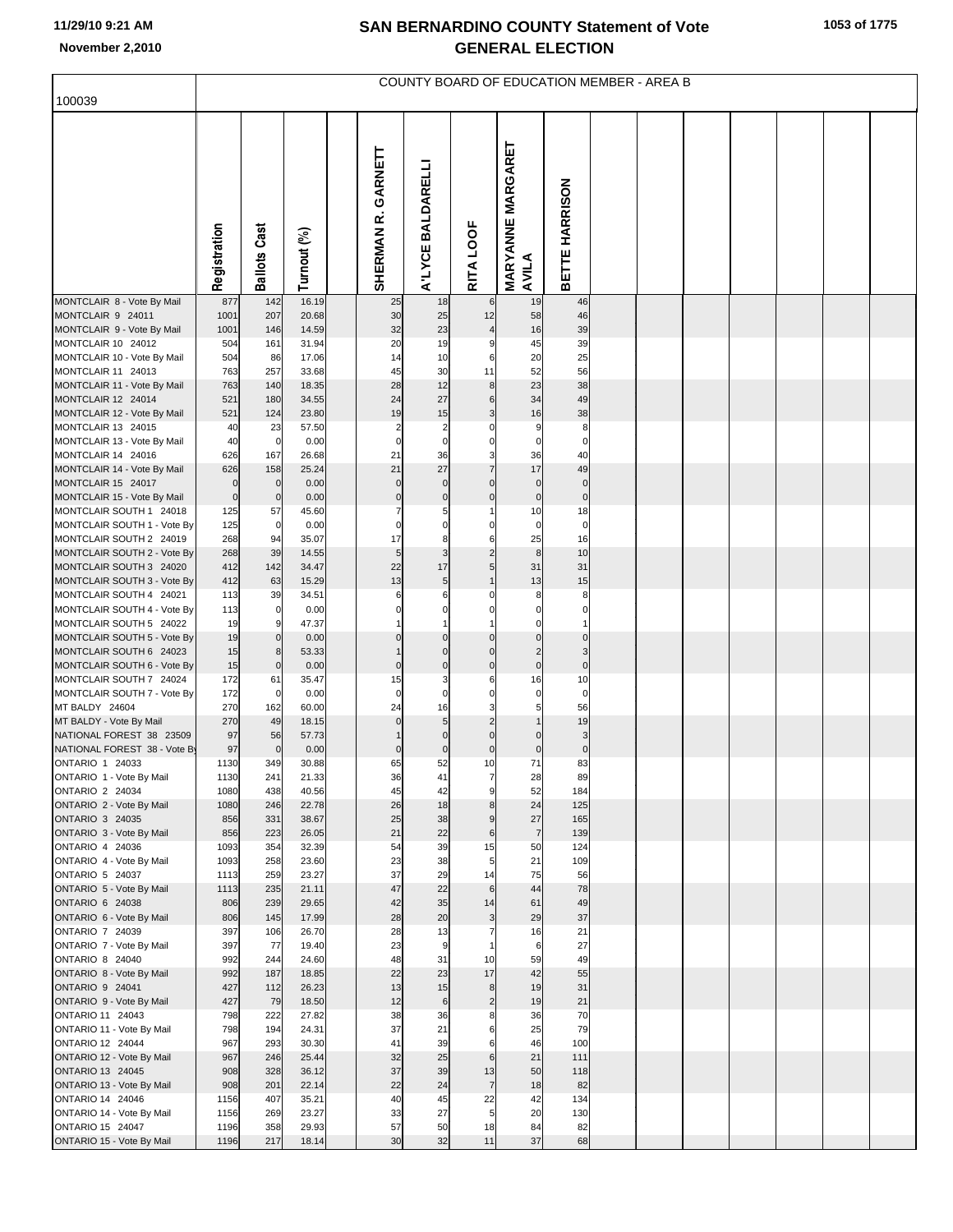| 100039                                               |                   |                     |                |                         |                    |                                  |                                   | COUNTY BOARD OF EDUCATION MEMBER - AREA B                       |  |  |           |  |
|------------------------------------------------------|-------------------|---------------------|----------------|-------------------------|--------------------|----------------------------------|-----------------------------------|-----------------------------------------------------------------|--|--|-----------|--|
|                                                      |                   |                     |                |                         |                    |                                  |                                   |                                                                 |  |  |           |  |
|                                                      | Registration      | <b>Ballots Cast</b> | Turnout (%)    | GARNETT<br>œ<br>SHERMAN | A'LYCE BALDARELLI  | RITA LOOF                        | <b>MARYANNE MARGARET</b><br>AVILA | BETTE HARRISON                                                  |  |  |           |  |
| ONTARIO 16 24048<br>ONTARIO 16 - Vote By Mail        | 1228<br>1228      | 337<br>229          | 27.44<br>18.65 | 43<br>35                | 29<br>41           | 19<br>9                          | 91<br>40                          | 88<br>82                                                        |  |  |           |  |
| ONTARIO 17 24049                                     | 1112              | 287                 | 25.81          | 42                      | 47                 | 10                               | 54                                | 74                                                              |  |  |           |  |
| ONTARIO 17 - Vote By Mail                            | 1112              | 181                 | 16.28          | 29                      | 22                 | 9                                | 44                                | 57                                                              |  |  |           |  |
| ONTARIO 18 24050                                     | 934               | 295                 | 31.58          | 51                      | 35                 | 19                               | 58                                | $77 \,$                                                         |  |  |           |  |
| ONTARIO 18 - Vote By Mail<br>ONTARIO 19 24051        | 934<br>1235       | 227<br>348          | 24.30<br>28.18 | 27<br>53                | 27<br>46           | $6\phantom{1}6$<br>20            | 32<br>50                          | 88<br>104                                                       |  |  |           |  |
| ONTARIO 19 - Vote By Mail                            | 1235              | 268                 | 21.70          | 49                      | 26                 | 13                               | 47                                | 76                                                              |  |  |           |  |
| ONTARIO 20 24052                                     | 779               | 210                 | 26.96          | 50                      | 27                 | 11                               | 48                                | 40                                                              |  |  |           |  |
| ONTARIO 20 - Vote By Mail                            | 779               | 147                 | 18.87          | 24                      | 27                 | 9                                | 27                                | 43                                                              |  |  |           |  |
| ONTARIO 21 24053<br>ONTARIO 21 - Vote By Mail        | 1262<br>1262      | 348<br>201          | 27.58<br>15.93 | 51<br>40                | 56<br>35           | 13<br>5                          | 77<br>34                          | 69<br>53                                                        |  |  |           |  |
| ONTARIO 23 24055                                     | 558               | 146                 | 26.16          | 21                      | 19                 | $6\phantom{.}6$                  | 25                                | 36                                                              |  |  |           |  |
| ONTARIO 23 - Vote By Mail                            | 558               | 136                 | 24.37          | 24                      | 17                 | 5                                | 22                                | 36                                                              |  |  |           |  |
| ONTARIO 24 24056                                     | 1026              | 289                 | 28.17          | 40                      | 42                 | 18                               | 54                                | 71                                                              |  |  |           |  |
| ONTARIO 24 - Vote By Mail<br>ONTARIO 25 24057        | 1026<br>1293      | 216<br>374          | 21.05<br>28.92 | 32<br>57                | 29<br>38           | 10<br>17                         | 20<br>106                         | 67<br>62                                                        |  |  |           |  |
| ONTARIO 25 - Vote By Mail                            | 1293              | 164                 | 12.68          | 20                      | 20                 | $\overline{7}$                   | 45                                | 50                                                              |  |  |           |  |
| ONTARIO 26 24058                                     | 966               | 229                 | 23.71          | 40                      | 28                 | $\,6$                            | 80                                | 37                                                              |  |  |           |  |
| ONTARIO 26 - Vote By Mail                            | 966               | 140                 | 14.49          | 21                      | 13                 | 12                               | 31                                | 32                                                              |  |  |           |  |
| ONTARIO 27 24059<br>ONTARIO 27 - Vote By Mail        | 995<br>995        | 285<br>241          | 28.64<br>24.22 | 45<br>35                | 38<br>35           | 13<br>8                          | 51<br>38                          | 67<br>70                                                        |  |  |           |  |
| ONTARIO 28 24060                                     | 1352              | 380                 | 28.11          | 69                      | 46                 | 20                               | 85                                | 87                                                              |  |  |           |  |
| ONTARIO 28 - Vote By Mail                            | 1352              | 275                 | 20.34          | 35                      | 43                 | 11                               | 57                                | 75                                                              |  |  |           |  |
| ONTARIO 29 24061                                     | 1141              | 258                 | 22.61          | 49                      | 25                 | 12                               | 71                                | 42                                                              |  |  |           |  |
| ONTARIO 29 - Vote By Mail<br>ONTARIO 30 24062        | 1141<br>943       | 189<br>245          | 16.56<br>25.98 | 30<br>36                | 21<br>31           | $\overline{7}$<br>$\overline{7}$ | 66<br>37                          | 38<br>60                                                        |  |  |           |  |
| ONTARIO 30 - Vote By Mail                            | 943               | 332                 | 35.21          | 38                      | 43                 | 12                               | 38                                | 100                                                             |  |  |           |  |
| ONTARIO 31 24063                                     | 1086              | 267                 | 24.59          | 46                      | 40                 | $\overline{7}$                   | 45                                | 68                                                              |  |  |           |  |
| ONTARIO 31 - Vote By Mail                            | 1086              | 272                 | 25.05          | 36                      | 43                 | 8                                | 58                                | 80                                                              |  |  |           |  |
| ONTARIO 32 24064<br>ONTARIO 32 - Vote By Mail        | 806<br>806        | 223<br>157          | 27.67<br>19.48 | 32<br>21                | 28<br>30           | 9<br>$\overline{7}$              | 44<br>25                          | 50<br>42                                                        |  |  |           |  |
| ONTARIO 33 24065                                     | 1133              | 361                 | 31.86          | 68                      | 40                 | 14                               | 82                                | 69                                                              |  |  |           |  |
| ONTARIO 33 - Vote By Mail                            | 1133              | 233                 | 20.56          | 46                      | 23                 | 9                                | 42                                | $77 \,$                                                         |  |  |           |  |
| ONTARIO 36 24068<br>ONTARIO 36 - Vote By Mail        | 635<br>635        | 172<br>105          | 27.09<br>16.54 | 37<br>15                | 12<br>8            | $\mathbf 0$                      | 44<br>24                          | 35<br>30                                                        |  |  |           |  |
| ONTARIO 37 24069                                     | 965               | 314                 | 32.54          | 41                      | 59                 | 14                               | 43                                | 81                                                              |  |  |           |  |
| ONTARIO 37 - Vote By Mail                            | 965               | 241                 | 24.97          | 42                      | 27                 | $\overline{2}$                   | 28                                | 72                                                              |  |  |           |  |
| ONTARIO 38 24070                                     | 658               | 197                 | 29.94          | 32                      | 28                 | 10                               | 46                                | 51                                                              |  |  |           |  |
| ONTARIO 38 - Vote By Mail<br>ONTARIO 50 24082        | 658<br>671        | 113<br>179          | 17.17<br>26.68 | 11<br>33                | 13<br>21           | $\overline{2}$<br>9              | 27<br>44                          | 40<br>41                                                        |  |  |           |  |
| ONTARIO 50 - Vote By Mail                            | 671               | 127                 | 18.93          | 21                      | 12                 |                                  | 22                                | 46                                                              |  |  |           |  |
| ONTARIO 51 24083                                     | 699               | 186                 | 26.61          | 37                      | 30                 | 9                                | 20                                | 49                                                              |  |  |           |  |
| ONTARIO 51 - Vote By Mail<br><b>ONTARIO 52 24084</b> | 699<br>747        | 124<br>212          | 17.74<br>28.38 | 30<br>20                | 14<br>32           | 6<br>12                          | 14<br>34                          | 30<br>52                                                        |  |  |           |  |
| ONTARIO 52 - Vote By Mail                            | 747               | 249                 | 33.33          | 31                      | 45                 | 4                                | 18                                | 93                                                              |  |  |           |  |
| ONTARIO 56 24088                                     | 693               | 137                 | 19.77          | 24                      | 17                 | 8                                | 33                                | 28                                                              |  |  |           |  |
| ONTARIO 56 - Vote By Mail                            | 693               | 106                 | 15.30          | 17                      | 15                 | 5                                | 28                                | 27                                                              |  |  |           |  |
| ONTARIO 57 24089<br>ONTARIO 57 - Vote By Mail        | 713<br>713        | 188<br>150          | 26.37<br>21.04 | 27<br>16                | 19<br>19           | 13<br>$\mathbf{1}$               | 30<br>21                          | 42<br>52                                                        |  |  |           |  |
| ONTARIO 71 24097                                     | 561               | 131                 | 23.35          | 30                      | 25                 | 3                                | 26                                | 29                                                              |  |  |           |  |
| ONTARIO 71 - Vote By Mail                            | 561               | 80                  | 14.26          | 11                      | 11                 |                                  | 16                                | 33                                                              |  |  |           |  |
| ONTARIO 72 24098                                     | $\pmb{0}$         | 0                   | 0.00           | $\mathbf 0$             | $\mathbf 0$        | $\Omega$                         | $\Omega$                          | $\Omega$                                                        |  |  |           |  |
| ONTARIO 72 - Vote By Mail<br>ONTARIO 73 24099        | $\mathbf 0$<br>10 |                     | 0.00<br>40.00  | $\pmb{0}$               | $\pmb{0}$<br>$***$ | $\mathbf 0$                      |                                   |                                                                 |  |  | ********* |  |
| ONTARIO 73 - Vote By Mail                            | 10                | $\mathbf 0$         | 0.00           | $\pmb{0}$               | $\overline{0}$     | $\overline{0}$                   | $\overline{0}$                    | Insufficient Turnout to Protect Voter Privacy<br>$\overline{0}$ |  |  |           |  |
| RANCHO CUCAMONGA 1 241                               | 845               | 257                 | 30.41          | 21                      | 37                 | 14                               | 26                                | 103                                                             |  |  |           |  |
| RANCHO CUCAMONGA 1 - Vot                             | 845               | 313                 | 37.04          | 33                      | 33                 | 10                               | 15                                | 140                                                             |  |  |           |  |
| RANCHO CUCAMONGA 2 241<br>RANCHO CUCAMONGA 2 - Vot   | 771<br>771        | 232<br>280          | 30.09<br>36.32 | 20<br>18                | 24<br>27           | 13<br>15                         | 13<br>15                          | 90<br>134                                                       |  |  |           |  |
| RANCHO CUCAMONGA 3 241                               | 875               | 342                 | 39.09          | 36                      | 42                 | 30                               | 22                                | 106                                                             |  |  |           |  |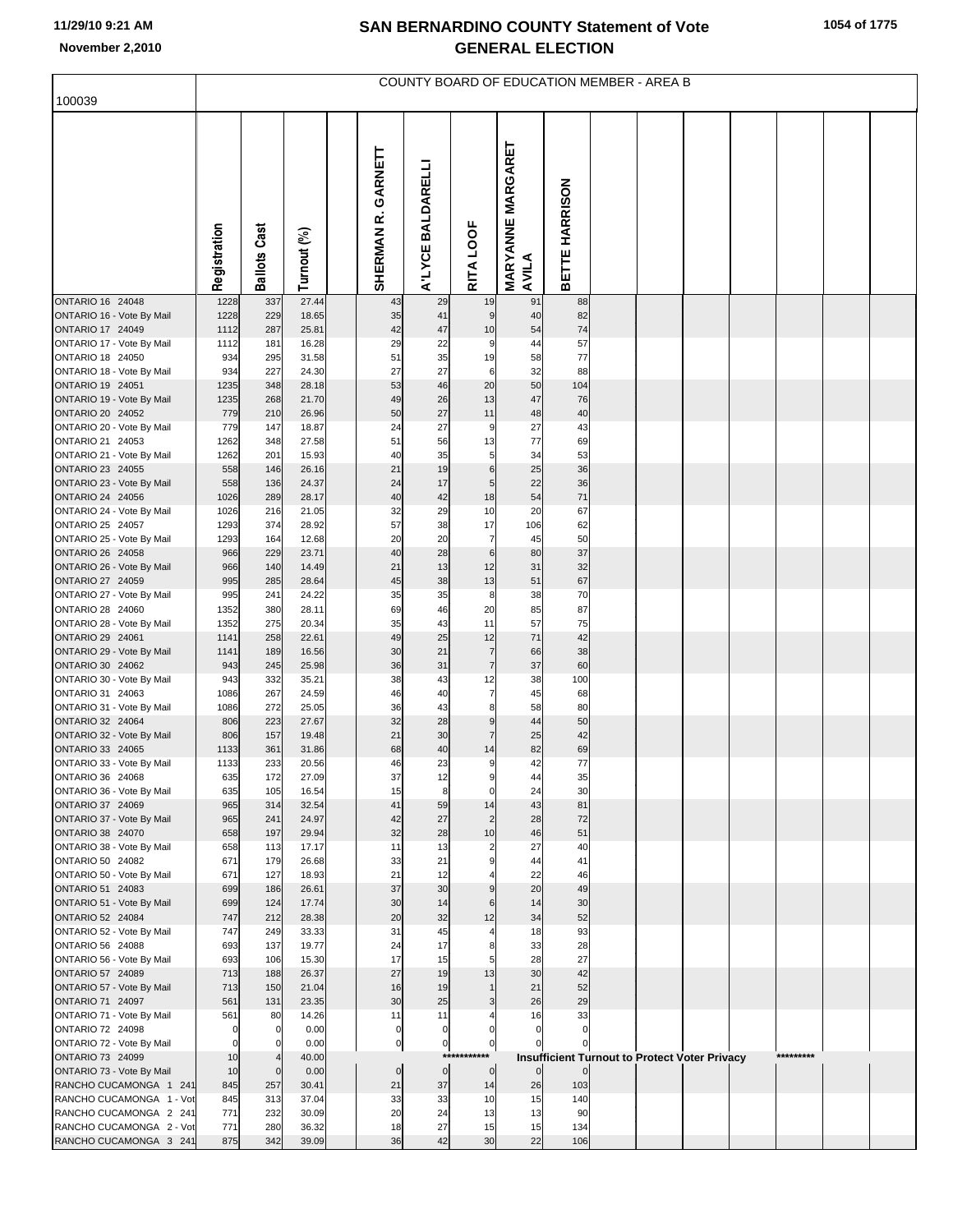## **11/29/10 9:21 AM**

| 100039                                             |              |            |                |                         |                   |                      | COUNTY BOARD OF EDUCATION MEMBER - AREA B |                       |  |  |  |  |
|----------------------------------------------------|--------------|------------|----------------|-------------------------|-------------------|----------------------|-------------------------------------------|-----------------------|--|--|--|--|
|                                                    |              |            |                |                         |                   |                      |                                           |                       |  |  |  |  |
|                                                    | Registration | Cast       | Turnout (%)    | GARNETT<br>œ<br>SHERMAN | A'LYCE BALDARELLI | RITA LOOF            | <b>MARYANNE MARGARET</b>                  | <b>BETTE HARRISON</b> |  |  |  |  |
|                                                    |              | Ballots    |                |                         |                   |                      | AVILA                                     |                       |  |  |  |  |
| RANCHO CUCAMONGA 3 - Vot                           | 875          | 308        | 35.20          | 35                      | 29                | 16                   | 12                                        | 130                   |  |  |  |  |
| RANCHO CUCAMONGA 4 241                             | 834          | 301        | 36.09          | 32                      | 28                | 17                   | 21                                        | 90                    |  |  |  |  |
| RANCHO CUCAMONGA 4 - Vot<br>RANCHO CUCAMONGA 5 241 | 834<br>906   | 270<br>258 | 32.37<br>28.48 | 22<br>19                | 25<br>34          | 11<br>14             | 19<br>25                                  | 118<br>76             |  |  |  |  |
| RANCHO CUCAMONGA 5 - Vot                           | 906          | 274        | 30.24          | 15                      | 25                | 13                   | 12                                        | 101                   |  |  |  |  |
| RANCHO CUCAMONGA 6 241                             | 936          | 284        | 30.34          | 28                      | 43                | 11                   | 21                                        | 110                   |  |  |  |  |
| RANCHO CUCAMONGA 6 - Vot                           | 936          | 337        | 36.00          | 31                      | 46                | 16                   | 10                                        | 125                   |  |  |  |  |
| RANCHO CUCAMONGA 7 241                             | 965          | 329        | 34.09          | 50                      | 42                | 13                   | 19                                        | 115                   |  |  |  |  |
| RANCHO CUCAMONGA 7 - Vot<br>RANCHO CUCAMONGA 8 241 | 965<br>940   | 303<br>338 | 31.40<br>35.96 | 37<br>35                | 37<br>48          | 12<br>16             | 19<br>27                                  | 117<br>110            |  |  |  |  |
| RANCHO CUCAMONGA 8 - Vot                           | 940          | 333        | 35.43          | 46                      | 43                | 15                   | 10                                        | 137                   |  |  |  |  |
| RANCHO CUCAMONGA 9 241                             | 882          | 323        | 36.62          | 37                      | 53                | 10                   | 26                                        | 113                   |  |  |  |  |
| RANCHO CUCAMONGA 9 - Vot                           | 882          | 284        | 32.20          | 33                      | 39                | 20                   | 15                                        | 97                    |  |  |  |  |
| RANCHO CUCAMONGA 10 24<br>RANCHO CUCAMONGA 10 - Vo | 942<br>942   | 269<br>288 | 28.56          | 33<br>30                | 35<br>32          | 9                    | 23<br>11                                  | 77<br>113             |  |  |  |  |
| RANCHO CUCAMONGA 11 24                             | 919          | 477        | 30.57<br>51.90 | 53                      | 73                | 15<br>22             | 26                                        | 155                   |  |  |  |  |
| RANCHO CUCAMONGA 11 - Vo                           | 919          | 237        | 25.79          | 33                      | 35                | 9                    | 27                                        | 75                    |  |  |  |  |
| RANCHO CUCAMONGA 12 24                             | 855          | 262        | 30.64          | 34                      | 48                | 21                   | 22                                        | 57                    |  |  |  |  |
| RANCHO CUCAMONGA 12 - Vo                           | 855          | 219        | 25.61          | 21                      | 31                | 5                    | 24                                        | 76                    |  |  |  |  |
| RANCHO CUCAMONGA 13 24<br>RANCHO CUCAMONGA 13 - Vo | 825<br>825   | 256<br>173 | 31.03<br>20.97 | 41<br>27                | 35<br>28          | 12<br>6              | 21<br>11                                  | 71<br>62              |  |  |  |  |
| RANCHO CUCAMONGA 14 24                             | 942          | 362        | 38.43          | 53                      | 45                | $\overline{7}$       | 34                                        | 106                   |  |  |  |  |
| RANCHO CUCAMONGA 14 - Vo                           | 942          | 248        | 26.33          | 30                      | 23                | g                    | 16                                        | 86                    |  |  |  |  |
| RANCHO CUCAMONGA 15 24                             | 944          | 341        | 36.12          | 46                      | 56                | 12                   | 32                                        | 93                    |  |  |  |  |
| RANCHO CUCAMONGA 15 - Vo                           | 944          | 198        | 20.97          | 23<br>34                | 27                | 5                    | 12                                        | 86                    |  |  |  |  |
| RANCHO CUCAMONGA 16 24<br>RANCHO CUCAMONGA 16 - Vo | 918<br>918   | 308<br>236 | 33.55<br>25.71 | 21                      | 37<br>31          | 10<br>15             | 43<br>15                                  | 83<br>104             |  |  |  |  |
| RANCHO CUCAMONGA 17 24                             | 826          | 273        | 33.05          | 38                      | 35                | 15                   | 24                                        | 76                    |  |  |  |  |
| RANCHO CUCAMONGA 17 - Vo                           | 826          | 227        | 27.48          | 33                      | 17                | 10                   | 12                                        | 95                    |  |  |  |  |
| RANCHO CUCAMONGA 18 24                             | 770          | 263        | 34.16          | 31                      | 39                | 6                    | 13                                        | 107                   |  |  |  |  |
| RANCHO CUCAMONGA 18 - Vo<br>RANCHO CUCAMONGA 19 24 | 770<br>855   | 242<br>307 | 31.43<br>35.91 | 20<br>38                | 30<br>37          | 5<br>13              | 10<br>39                                  | 97<br>84              |  |  |  |  |
| RANCHO CUCAMONGA 19 - Vo                           | 855          | 292        | 34.15          | 36                      | 49                | 11                   | 14                                        | 106                   |  |  |  |  |
| RANCHO CUCAMONGA 20 24                             | 942          | 305        | 32.38          | 44                      | 34                | 16                   | 25                                        | 107                   |  |  |  |  |
| RANCHO CUCAMONGA 20 - Vo                           | 942          | 300        | 31.85          | 33                      | 38                | 5                    | 18                                        | 119                   |  |  |  |  |
| RANCHO CUCAMONGA 21 24<br>RANCHO CUCAMONGA 21 - Vo | 774<br>774   | 264<br>252 | 34.11<br>32.56 | 24<br>38                | 30<br>37          | 8<br>13              | 18<br>17                                  | 105<br>92             |  |  |  |  |
| RANCHO CUCAMONGA 22 24                             | 988          | 398        | 40.28          | 52                      | 59                | 19                   | 38                                        | 107                   |  |  |  |  |
| RANCHO CUCAMONGA 22 - Vo                           | 988          | 215        | 21.76          | 25                      | 33                | 6                    | 18                                        | 80                    |  |  |  |  |
| RANCHO CUCAMONGA 23 24                             | 857          | 438        | 51.11          | 63                      | 64                | 15                   | 39                                        | 145                   |  |  |  |  |
| RANCHO CUCAMONGA 23 - Vo<br>RANCHO CUCAMONGA 24 24 | 857<br>907   | 254<br>36  | 29.64<br>3.97  | 23<br>3                 | 41<br>7           | 12<br>$\mathbf 0$    | 10<br>$\overline{0}$                      | 83<br>13              |  |  |  |  |
| RANCHO CUCAMONGA 24 - Vo                           | 907          | 303        | 33.41          | 40                      | 41                | 11                   | 20                                        | 132                   |  |  |  |  |
| RANCHO CUCAMONGA 25 24                             | 949          | 339        | 35.72          | 46                      | 45                | 20                   | 27                                        | 111                   |  |  |  |  |
| RANCHO CUCAMONGA 25 - Vo                           | 949          | 289        | 30.45          | 25                      | 46                | 13                   | 22                                        | 108                   |  |  |  |  |
| RANCHO CUCAMONGA 26 24                             | 895          | 272        | 30.39          | 46                      | 34                | 15                   | 29                                        | 86                    |  |  |  |  |
| RANCHO CUCAMONGA 26 - Vo<br>RANCHO CUCAMONGA 27 24 | 895<br>939   | 247<br>312 | 27.60<br>33.23 | 42<br>43                | 33<br>36          | $\overline{4}$<br>11 | 17<br>23                                  | 82<br>100             |  |  |  |  |
| RANCHO CUCAMONGA 27 - Vo                           | 939          | 247        | 26.30          | 28                      | 46                | 5                    | 13                                        | 83                    |  |  |  |  |
| RANCHO CUCAMONGA 28 24                             | 920          | 294        | 31.96          | 33                      | 51                | 18                   | 15                                        | 104                   |  |  |  |  |
| RANCHO CUCAMONGA 28 - Vo                           | 920          | 267        | 29.02          | 38                      | 42                | 15                   | 15                                        | 88                    |  |  |  |  |
| RANCHO CUCAMONGA 29 24<br>RANCHO CUCAMONGA 29 - Vo | 958<br>958   | 346<br>217 | 36.12<br>22.65 | 39<br>21                | 51<br>24          | 19<br>9              | 19                                        | 116<br>74             |  |  |  |  |
| RANCHO CUCAMONGA 30 24                             | 426          | 154        | 36.15          | 28                      | 18                | 9                    | 18<br>10                                  | 43                    |  |  |  |  |
| RANCHO CUCAMONGA 30 - Vo                           | 426          | 70         | 16.43          | 8                       | 13                | 3                    | $\overline{4}$                            | 19                    |  |  |  |  |
| RANCHO CUCAMONGA 31 24                             | 921          | 372        | 40.39          | 36                      | 68                | 23                   | 33                                        | 104                   |  |  |  |  |
| RANCHO CUCAMONGA 31 - Vo                           | 921          | 187        | 20.30          | 26                      | 23                | 8                    | 11                                        | 58                    |  |  |  |  |
| RANCHO CUCAMONGA 32 24<br>RANCHO CUCAMONGA 32 - Vo | 914<br>914   | 333<br>192 | 36.43<br>21.01 | 50<br>24                | 40<br>20          | 6<br>9               | 41<br>19                                  | 105<br>73             |  |  |  |  |
| RANCHO CUCAMONGA 33 24                             | 826          | 226        | 27.36          | 23                      | 34                | 5                    | 20                                        | 82                    |  |  |  |  |
| RANCHO CUCAMONGA 33 - Vo                           | 826          | 251        | 30.39          | 34                      | 43                | 15                   | 12                                        | 94                    |  |  |  |  |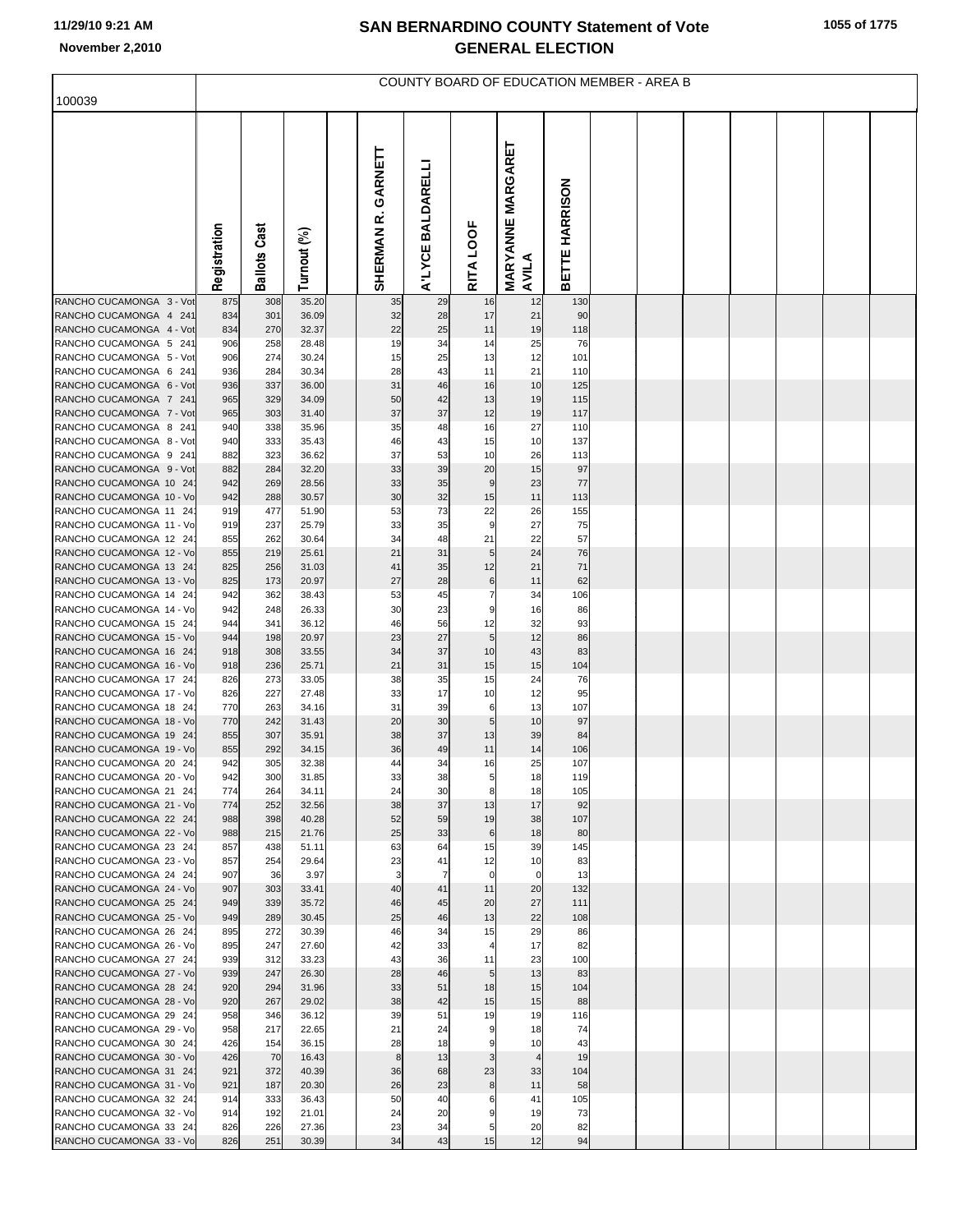| 100039                                             |              |                        |                |                         |                   |                     | COUNTY BOARD OF EDUCATION MEMBER - AREA B |                |  |  |  |  |
|----------------------------------------------------|--------------|------------------------|----------------|-------------------------|-------------------|---------------------|-------------------------------------------|----------------|--|--|--|--|
|                                                    |              |                        |                |                         |                   |                     |                                           |                |  |  |  |  |
|                                                    | Registration | Cast<br><b>Ballots</b> | Turnout (%)    | GARNETT<br>œ<br>SHERMAN | A'LYCE BALDARELLI | RITA LOOF           | <b>MARYANNE MARGARET</b><br>AVILA         | BETTE HARRISON |  |  |  |  |
| RANCHO CUCAMONGA 34 24                             | 828          | 335                    | 40.46          | 35                      | 50                | 20                  | 25                                        | 103            |  |  |  |  |
| RANCHO CUCAMONGA 34 - Vo                           | 828          | 211                    | 25.48          | 27                      | 24                | 11                  | 11                                        | 84             |  |  |  |  |
| RANCHO CUCAMONGA 35 24<br>RANCHO CUCAMONGA 35 - Vo | 940<br>940   | 288<br>222             | 30.64<br>23.62 | 40<br>29                | 26<br>38          | 9<br>4              | 41<br>$\overline{7}$                      | 92<br>89       |  |  |  |  |
| RANCHO CUCAMONGA 36 24                             | 947          | 353                    | 37.28          | 56                      | 46                | 6                   | 31                                        | 117            |  |  |  |  |
| RANCHO CUCAMONGA 36 - Vo                           | 947          | 236                    | 24.92          | 32                      | 31                |                     | 15                                        | 89             |  |  |  |  |
| RANCHO CUCAMONGA 37 24                             | 947          | 252                    | 26.61          | 27                      | 34                | 5                   | 25                                        | $77$           |  |  |  |  |
| RANCHO CUCAMONGA 37 - Vo                           | 947          | 293                    | 30.94          | 35                      | 38                | $\overline{7}$      | 32                                        | 116            |  |  |  |  |
| RANCHO CUCAMONGA 38 24<br>RANCHO CUCAMONGA 38 - Vo | 855<br>855   | 271<br>220             | 31.70<br>25.73 | 42<br>17                | 36<br>39          | 13<br>8             | 25<br>17                                  | 82<br>71       |  |  |  |  |
| RANCHO CUCAMONGA 39 24                             | 680          | 254                    | 37.35          | 32                      | 45                | 11                  | 12                                        | 91             |  |  |  |  |
| RANCHO CUCAMONGA 39 - Vo                           | 680          | 183                    | 26.91          | 17                      | 24                | 8                   | 9                                         | 78             |  |  |  |  |
| RANCHO CUCAMONGA 40 24                             | 667          | 238                    | 35.68          | 28                      | 38                | $\overline{7}$      | 20                                        | 83             |  |  |  |  |
| RANCHO CUCAMONGA 40 - Vo                           | 667          | 165                    | 24.74          | 19                      | 17                | 18                  | 20                                        | 53             |  |  |  |  |
| RANCHO CUCAMONGA 41 24<br>RANCHO CUCAMONGA 41 - Vo | 949<br>949   | 339<br>204             | 35.72<br>21.50 | 42<br>30                | 49<br>34          | 19<br>9             | 19<br>6                                   | 103<br>63      |  |  |  |  |
| RANCHO CUCAMONGA 42 24                             | 938          | 331                    | 35.29          | 45                      | 57                | 16                  | 36                                        | 92             |  |  |  |  |
| RANCHO CUCAMONGA 42 - Vo                           | 938          | 250                    | 26.65          | 36                      | 33                | 13                  | 24                                        | 78             |  |  |  |  |
| RANCHO CUCAMONGA 43 24                             | 897          | 309                    | 34.45          | 44                      | 47                | 8                   | 19                                        | 97             |  |  |  |  |
| RANCHO CUCAMONGA 43 - Vo<br>RANCHO CUCAMONGA 44 24 | 897<br>970   | 230<br>310             | 25.64<br>31.96 | 37<br>43                | 29<br>49          | 10<br>18            | 18<br>26                                  | 72<br>94       |  |  |  |  |
| RANCHO CUCAMONGA 44 - Vo                           | 970          | 296                    | 30.52          | 37                      | 42                | 8                   | 29                                        | 112            |  |  |  |  |
| RANCHO CUCAMONGA 45 24                             | 943          | 254                    | 26.94          | 45                      | 37                | 12                  | 17                                        | 82             |  |  |  |  |
| RANCHO CUCAMONGA 45 - Vo                           | 943          | 223                    | 23.65          | 32                      | 23                | 11                  | 20                                        | 69             |  |  |  |  |
| RANCHO CUCAMONGA 46 24<br>RANCHO CUCAMONGA 46 - Vo | 948<br>948   | 305<br>254             | 32.17<br>26.79 | 48<br>27                | 47<br>38          | 14                  | 12<br>9                                   | 99<br>95       |  |  |  |  |
| RANCHO CUCAMONGA 47 24                             | 914          | 265                    | 28.99          | 40                      | 37                | 6<br>$\overline{7}$ | 19                                        | 84             |  |  |  |  |
| RANCHO CUCAMONGA 47 - Vo                           | 914          | 209                    | 22.87          | 22                      | 25                | $\overline{7}$      | 17                                        | 82             |  |  |  |  |
| RANCHO CUCAMONGA 48 24                             | 912          | 261                    | 28.62          | 34                      | 26                | 20                  | 25                                        | 83             |  |  |  |  |
| RANCHO CUCAMONGA 48 - Vo                           | 912          | 270                    | 29.61          | 33                      | 47                | 10                  | 16                                        | 92             |  |  |  |  |
| RANCHO CUCAMONGA 49 24<br>RANCHO CUCAMONGA 49 - Vo | 860<br>860   | 277<br>248             | 32.21<br>28.84 | 42<br>27                | 44<br>45          | 12<br>10            | 24<br>16                                  | 70<br>80       |  |  |  |  |
| RANCHO CUCAMONGA 50 24                             | 984          | 276                    | 28.05          | 35                      | 46                | 12                  | 25                                        | $71\,$         |  |  |  |  |
| RANCHO CUCAMONGA 50 - Vo                           | 984          | 237                    | 24.09          | 34                      | 36                | 10                  | 17                                        | 78             |  |  |  |  |
| RANCHO CUCAMONGA 51 24                             | 841          | 300                    | 35.67          | 33                      | 51                | 18                  | 21                                        | 88             |  |  |  |  |
| RANCHO CUCAMONGA 51 - Vo<br>RANCHO CUCAMONGA 52 24 | 841<br>842   | 173<br>228             | 20.57<br>27.08 | 26<br>31                | 21<br>30          | 6<br>$\overline{7}$ | 12<br>18                                  | 57<br>72       |  |  |  |  |
| RANCHO CUCAMONGA 52 - Vo                           | 842          | 167                    | 19.83          | 24                      | 15                | 6                   | 12                                        | 72             |  |  |  |  |
| RANCHO CUCAMONGA 53 24                             | 468          | 142                    | 30.34          | 23                      | 20                | 8                   | 16                                        | 40             |  |  |  |  |
| RANCHO CUCAMONGA 53 - Vo                           | 468          | 75                     | 16.03          | 9                       | 12                | 5                   | 9                                         | 26             |  |  |  |  |
| RANCHO CUCAMONGA 54 24                             | 955          | 322                    | 33.72          | 40                      | 52                | 14                  | 32                                        | 77             |  |  |  |  |
| RANCHO CUCAMONGA 54 - Vo<br>RANCHO CUCAMONGA 55 24 | 955<br>821   | 228<br>202             | 23.87<br>24.60 | 28<br>40                | 29<br>29          | 9<br>11             | 22<br>17                                  | 92<br>43       |  |  |  |  |
| RANCHO CUCAMONGA 55 - Vo                           | 821          | 255                    | 31.06          | 43                      | 46                | 4                   | 13                                        | 92             |  |  |  |  |
| RANCHO CUCAMONGA 56 24                             | 889          | 317                    | 35.66          | 58                      | 46                | 12                  | 40                                        | 85             |  |  |  |  |
| RANCHO CUCAMONGA 56 - Vo                           | 889          | 189                    | 21.26          | 28                      | 33                | $\overline{7}$      | 22                                        | 64             |  |  |  |  |
| RANCHO CUCAMONGA 57 24<br>RANCHO CUCAMONGA 57 - Vo | 737<br>737   | 183<br>161             | 24.83<br>21.85 | 29<br>27                | 31<br>20          | $\overline{7}$<br>9 | 28<br>14                                  | 54<br>52       |  |  |  |  |
| RANCHO CUCAMONGA 63 24                             | 773          | 260                    | 33.64          | 31                      | 38                | $\overline{7}$      | 16                                        | 86             |  |  |  |  |
| RANCHO CUCAMONGA 63 - Vo                           | 773          | 176                    | 22.77          | 27                      | 19                | 11                  | 8                                         | 63             |  |  |  |  |
| RANCHO CUCAMONGA 64 24                             | 439          | 174                    | 39.64          | 21                      | 23                | 12                  | 12                                        | 62             |  |  |  |  |
| RANCHO CUCAMONGA 64 - Vo<br>RANCHO CUCAMONGA 65 24 | 439<br>582   | 114<br>171             | 25.97<br>29.38 | 12<br>27                | 13<br>27          | 3<br>$\overline{7}$ | 3<br>19                                   | 48<br>43       |  |  |  |  |
| RANCHO CUCAMONGA 65 - Vo                           | 582          | 110                    | 18.90          | 10                      | 16                | 5                   | $\overline{4}$                            | 43             |  |  |  |  |
| RANCHO CUCAMONGA 66 24                             | 809          | 222                    | 27.44          | 37                      | 35                | 12                  | 29                                        | 66             |  |  |  |  |
| RANCHO CUCAMONGA 66 - Vo                           | 809          | 175                    | 21.63          | 38                      | 18                | 9                   | 9                                         | 57             |  |  |  |  |
| RANCHO CUCAMONGA 67 24                             | 915          | 285                    | 31.15          | 30                      | 40                | 11                  | 22                                        | 100            |  |  |  |  |
| RANCHO CUCAMONGA 67 - Vo<br>RANCHO CUCAMONGA 68 24 | 915<br>1091  | 289<br>323             | 31.58<br>29.61 | 26<br>41                | 25<br>44          | 14<br>10            | 19<br>29                                  | 104<br>99      |  |  |  |  |
| RANCHO CUCAMONGA 68 - Vo                           | 1091         | 290                    | 26.58          | 33                      | 35                | 12                  | 11                                        | 110            |  |  |  |  |
| RANCHO CUCAMONGA 69 24                             | 984          | 281                    | 28.56          | 36                      | 43                | 17                  | 28                                        | 88             |  |  |  |  |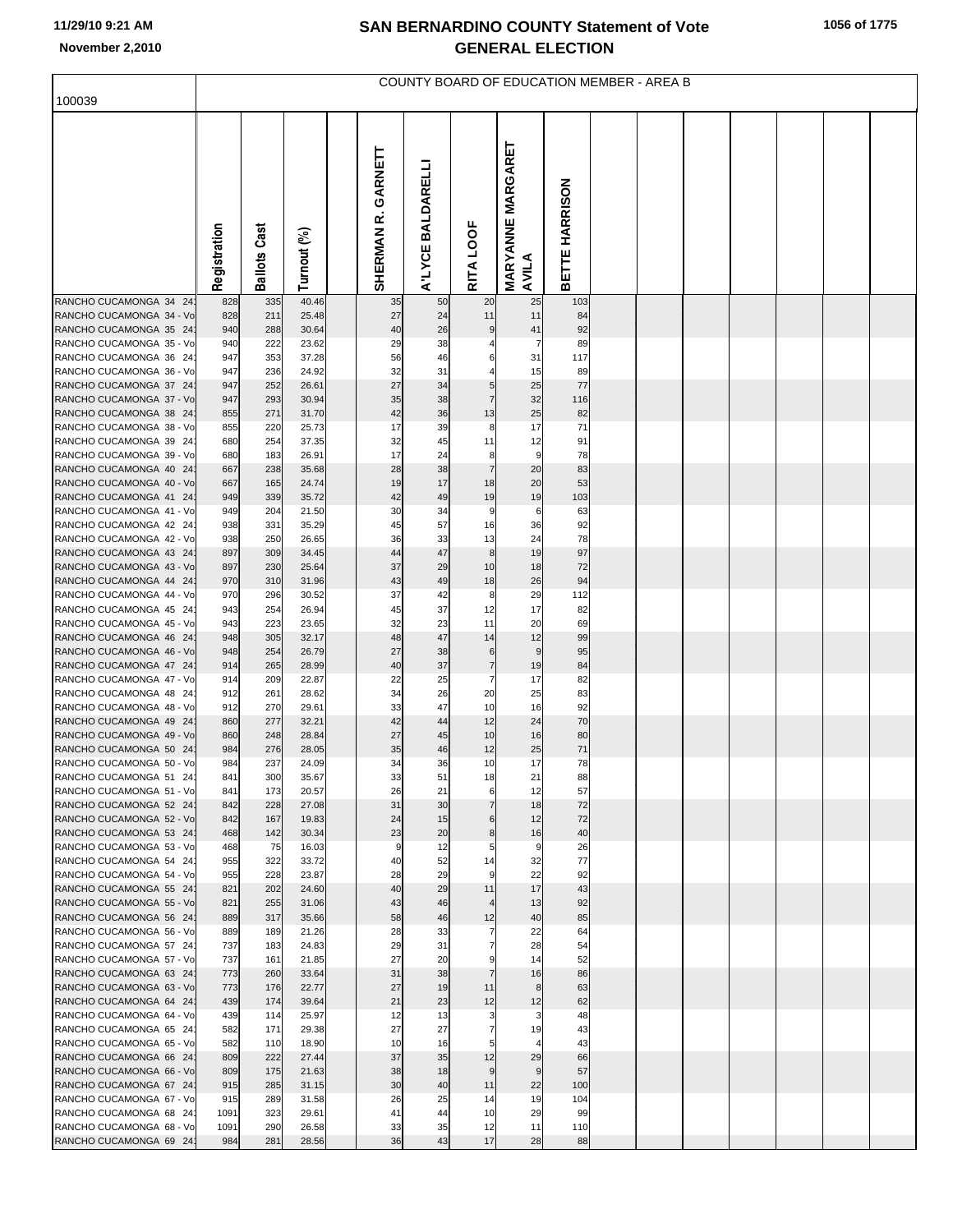|                                                        |                   |                     |                |                       |                   |                       | COUNTY BOARD OF EDUCATION MEMBER - AREA B |                  |  |                                                      |           |  |
|--------------------------------------------------------|-------------------|---------------------|----------------|-----------------------|-------------------|-----------------------|-------------------------------------------|------------------|--|------------------------------------------------------|-----------|--|
| 100039                                                 |                   |                     |                |                       |                   |                       |                                           |                  |  |                                                      |           |  |
|                                                        | Registration      | <b>Ballots Cast</b> | Turnout (%)    | GARNETT<br>SHERMAN R. | A'LYCE BALDARELLI | RITA LOOF             | <b>MARYANNE MARGARET</b><br>AVILA         | BETTE HARRISON   |  |                                                      |           |  |
| RANCHO CUCAMONGA 69 - Vo                               | 984               | 264                 | 26.83          | 33                    | 33                |                       | 16                                        | 99               |  |                                                      |           |  |
| RANCHO CUCAMONGA 70 24<br>RANCHO CUCAMONGA 70 - Vo     | 921<br>921        | 276<br>213          | 29.97<br>23.13 | 44<br>24              | 28<br>30          |                       | 33<br>19                                  | 85<br>91         |  |                                                      |           |  |
| RANCHO CUCAMONGA 71 24                                 | 863               | 290                 | 33.60          | 64                    | 27                | g                     | 21                                        | 98               |  |                                                      |           |  |
| RANCHO CUCAMONGA 71 - Vo                               | 863               | 298                 | 34.53          | 37                    | 43                |                       | 15                                        | 111              |  |                                                      |           |  |
| RANCHO CUCAMONGA 72 24                                 | 917               | 318                 | 34.68          | 40                    | 44                | 12                    | 26                                        | 96               |  |                                                      |           |  |
| RANCHO CUCAMONGA 72 - Vo<br>RANCHO CUCAMONGA 73 24     | 917<br>694        | 245<br>225          | 26.72<br>32.42 | 24<br>30              | 33<br>37          | $6\phantom{1}6$<br>g  | 22<br>17                                  | 102<br>85        |  |                                                      |           |  |
| RANCHO CUCAMONGA 73 - Vo                               | 694               | 234                 | 33.72          | 28                    | 33                | 14                    | $9\,$                                     | 98               |  |                                                      |           |  |
| RANCHO CUCAMONGA 74 24                                 | 752               | 236                 | 31.38          | 34                    | 26                | 13                    | 21                                        | 82               |  |                                                      |           |  |
| RANCHO CUCAMONGA 74 - Vo                               | 752               | 230                 | 30.59          | 24                    | 35                | 11                    | 19                                        | 86               |  |                                                      |           |  |
| RANCHO CUCAMONGA 75 24<br>RANCHO CUCAMONGA 75 - Vo     | 42<br>42          | 31<br>$\mathbf 0$   | 73.81<br>0.00  | 9<br>$\mathbf 0$      | 3<br>$\mathbf 0$  |                       |                                           | 8<br>$\mathbf 0$ |  |                                                      |           |  |
| RANCHO CUCAMONGA 76 24                                 | 483               | 154                 | 31.88          | 20                    | 20                | 5                     |                                           | 58               |  |                                                      |           |  |
| RANCHO CUCAMONGA 76 - Vo                               | 483               | 207                 | 42.86          | 20                    | 17                | 9                     | 14                                        | 93               |  |                                                      |           |  |
| RANCHO CUCAMONGA 77 24                                 | 53                | 17                  | 32.08          | $\overline{0}$        | $\overline{0}$    | $\mathbf 0$           |                                           | $\circ$          |  |                                                      |           |  |
| RANCHO CUCAMONGA 77 - Vo<br>RANCHO CUCAMONGA 81 24     | 53<br>$\mathbf 0$ |                     | 1.89<br>0.00   | 0                     | ***<br>$\Omega$   | ***<br>$\Omega$       |                                           | 0                |  | <b>Insufficient Turnout to Protect Voter Privacy</b> | ********* |  |
| RANCHO CUCAMONGA 81 - Vo                               | $\mathbf 0$       |                     | 0.00           | $\Omega$              | $\Omega$          | $\Omega$              | $\Omega$                                  | $\mathbf 0$      |  |                                                      |           |  |
| RANCHO CUCAMONGA 82 24                                 | 45                | 27                  | 60.00          |                       | 3                 |                       | $\Omega$                                  | 15               |  |                                                      |           |  |
| RANCHO CUCAMONGA 82 - Vo                               | 45                | $\mathbf 0$         | 0.00           | $\mathbf 0$           | $\mathbf 0$       | $\mathbf 0$           | $\mathbf 0$                               | $\circ$          |  |                                                      |           |  |
| RANCHO CUCAMONGA 86 24<br>RANCHO CUCAMONGA 86 - Vo     | 924<br>924        | 215<br>247          | 23.27<br>26.73 | 21<br>37              | 32<br>34          | ç<br>g                | 29<br>14                                  | 66<br>85         |  |                                                      |           |  |
| RANCHO CUCAMONGA 87 24                                 | 756               | 243                 | 32.14          | 49                    | 36                | $\overline{7}$        | 22                                        | 64               |  |                                                      |           |  |
| RANCHO CUCAMONGA 87 - Vo                               | 756               | 188                 | 24.87          | 22                    | 25                | $\overline{7}$        | 14                                        | 68               |  |                                                      |           |  |
| RANCHO CUCAMONGA 88 24                                 | 649               | 211                 | 32.51          | 43                    | 25                |                       | 26                                        | 56               |  |                                                      |           |  |
| RANCHO CUCAMONGA 88 - Vo<br>RANCHO CUCAMONGA 89 24     | 649<br>855        | 159<br>271          | 24.50<br>31.70 | 14<br>34              | 23<br>41          | 6<br>11               | $\bf 8$<br>29                             | 57<br>92         |  |                                                      |           |  |
| RANCHO CUCAMONGA 89 - Vo                               | 855               | 268                 | 31.35          | 33                    | 37                | ç                     | 15                                        | 111              |  |                                                      |           |  |
| RANCHO CUCAMONGA 90 24                                 | 611               | 220                 | 36.01          | 29                    | 31                | 13                    | 13                                        | 60               |  |                                                      |           |  |
| RANCHO CUCAMONGA 90 - Vo                               | 611               | 151                 | 24.71          | 18                    | 22                | 8                     | 11                                        | 57               |  |                                                      |           |  |
| RANCHO CUCAMONGA 91 24<br>RANCHO CUCAMONGA 91 - Vo     | 769<br>769        | 247<br>264          | 32.12<br>34.33 | 42<br>21              | 26<br>30          | 6                     | 18<br>16                                  | 83<br>127        |  |                                                      |           |  |
| RANCHO CUCAMONGA 92 24                                 | 806               | 229                 | 28.41          | 27                    | 27                | 10                    | 23                                        | 88               |  |                                                      |           |  |
| RANCHO CUCAMONGA 92 - Vo                               | 806               | 206                 | 25.56          | 28                    | 24                | 16                    | 17                                        | 78               |  |                                                      |           |  |
| RANCHO CUCAMONGA 93 24                                 | 940               | 288                 | 30.64          | 54                    | 37                | 15                    | 15                                        | 82               |  |                                                      |           |  |
| RANCHO CUCAMONGA 93 - Vo<br>RANCHO CUCAMONGA 95 24     | 940<br>812        | 209<br>272          | 22.23<br>33.50 | 34<br>23              | 22<br>43          | 13<br>12              | 20<br>28                                  | 67<br>96         |  |                                                      |           |  |
| RANCHO CUCAMONGA 95 - Vo                               | 812               | 280                 | 34.48          | 24                    | 34                | $\overline{7}$        | 10                                        | 107              |  |                                                      |           |  |
| RANCHO CUCAMONGA 96 24                                 | 916               | 156                 | 17.03          | 25                    | 16                | 5                     | 15                                        | 52               |  |                                                      |           |  |
| RANCHO CUCAMONGA 96 - Vo                               | 916               | 343                 | 37.45          | 30                    | 59                | 15                    | 17                                        | 119              |  |                                                      |           |  |
| RANCHO CUCAMONGA 97 24<br>RANCHO CUCAMONGA 97 - Vo     | 945<br>945        | 291<br>272          | 30.79<br>28.78 | 25<br>26              | 27<br>36          | 16<br>$6\phantom{1}6$ | 33<br>16                                  | 92<br>111        |  |                                                      |           |  |
| RANCHO CUCAMONGA 98 24                                 | 834               | 278                 | 33.33          | 31                    | 30                | 15                    | 20                                        | 98               |  |                                                      |           |  |
| RANCHO CUCAMONGA 98 - Vo                               | 834               | 325                 | 38.97          | 28                    | 54                | 14                    | 6                                         | 130              |  |                                                      |           |  |
| RANCHO CUCAMONGA 99 24                                 | 956               | 350                 | 36.61          | 34                    | 75                | 14                    | 28                                        | 105              |  |                                                      |           |  |
| RANCHO CUCAMONGA 99 - Vo<br>RANCHO CUCAMONGA 100 24    | 956<br>324        | 250<br>119          | 26.15<br>36.73 | 29<br>20              | 45<br>19          | 5                     | 17<br>9                                   | 82<br>28         |  |                                                      |           |  |
| RANCHO CUCAMONGA 100 - Vo                              | 324               | 71                  | 21.91          | $\overline{4}$        | 5                 | 6                     | $\overline{7}$                            | 26               |  |                                                      |           |  |
| RANCHO CUCAMONGA 103 24                                | 880               | 229                 | 26.02          | 29                    | 40                | 12                    | 24                                        | 66               |  |                                                      |           |  |
| RANCHO CUCAMONGA 103 - Vo                              | 880               | 221                 | 25.11          | 32                    | 32                | 8                     | 5                                         | 88               |  |                                                      |           |  |
| RANCHO CUCAMONGA 104 24<br>RANCHO CUCAMONGA 104 - Vo   | 794<br>794        | 200<br>156          | 25.19<br>19.65 | 22<br>16              | 28<br>27          | $\overline{7}$<br>11  | 28<br>19                                  | 63<br>52         |  |                                                      |           |  |
| RANCHO CUCAMONGA 105 24                                | 651               | 180                 | 27.65          | 31                    | 32                | $\overline{7}$        | 17                                        | 48               |  |                                                      |           |  |
| RANCHO CUCAMONGA 105 - Vo                              | 651               | 128                 | 19.66          | 20                    | 20                | $6\phantom{1}6$       | 10                                        | 44               |  |                                                      |           |  |
| RANCHO CUCAMONGA 106 24                                | 817               | 307                 | 37.58          | 46                    | 43                | 10                    | 28                                        | 104              |  |                                                      |           |  |
| RANCHO CUCAMONGA 106 - Vo<br>SAN ANTONIO HEIGHTS 1 246 | 817<br>86         | 143<br>54           | 17.50<br>62.79 | 24<br>$\overline{2}$  | 21<br>9           | 8                     | 15<br>$\overline{2}$                      | 41<br>26         |  |                                                      |           |  |
| SAN ANTONIO HEIGHTS 1 - Vote                           | 86                | 0                   | 0.00           | $\Omega$              | $\mathbf 0$       |                       | $\mathbf 0$                               | $\mathbf 0$      |  |                                                      |           |  |
| SAN ANTONIO HEIGHTS 2 246                              | 1194              | 501                 | 41.96          | 48                    | 57                | 23                    | 26                                        | 164              |  |                                                      |           |  |
| SAN ANTONIO HEIGHTS 2 - Vote                           | 1194              | 386                 | 32.33          | 47                    | 43                | 10                    | 18                                        | 166              |  |                                                      |           |  |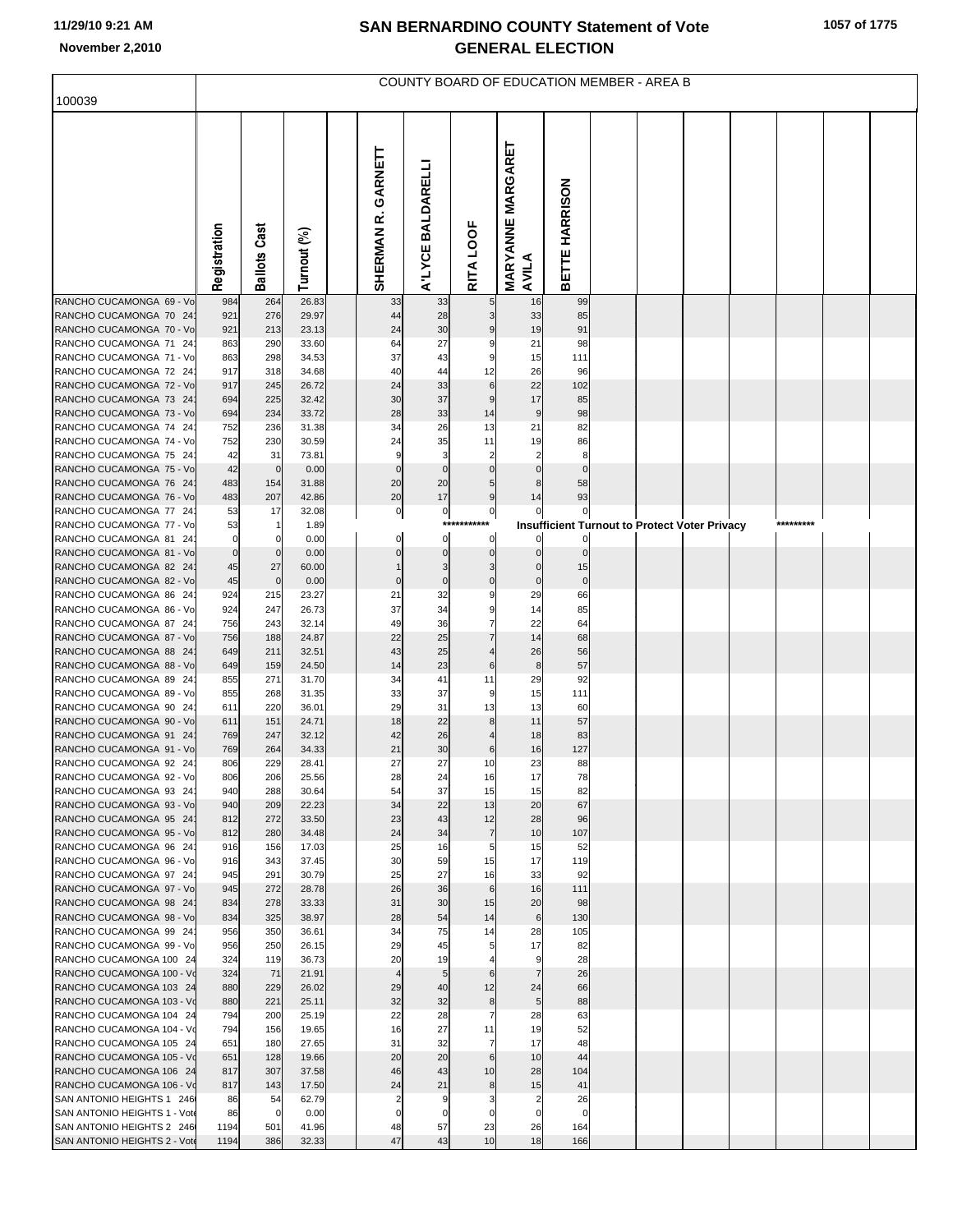| 100039                                                 |                     |                     |                |                       |                   |                                |                                   | COUNTY BOARD OF EDUCATION MEMBER - AREA B |  |  |  |  |
|--------------------------------------------------------|---------------------|---------------------|----------------|-----------------------|-------------------|--------------------------------|-----------------------------------|-------------------------------------------|--|--|--|--|
|                                                        |                     |                     |                |                       |                   |                                |                                   |                                           |  |  |  |  |
|                                                        | Registration        | <b>Ballots Cast</b> | Turnout (%)    | GARNETT<br>SHERMAN R. | A'LYCE BALDARELLI | RITA LOOF                      | <b>MARYANNE MARGARET</b><br>AVILA | BETTE HARRISON                            |  |  |  |  |
| SAN ANTONIO HEIGHTS 3 246                              | 1033                | 370                 | 35.82          | 50                    | 39                | 18                             | 19                                | 134                                       |  |  |  |  |
| SAN ANTONIO HEIGHTS 3 - Vote<br>SAN SEVAINE WASH NORTH | 1033<br>$\mathbf 0$ | 278<br>$\Omega$     | 26.91<br>0.00  | 22<br>$\pmb{0}$       | 19<br>$\pmb{0}$   | 10<br>$\mathbf 0$              | $6\phantom{1}$<br>$\pmb{0}$       | 116<br>$\pmb{0}$                          |  |  |  |  |
| SAN SEVAINE WASH NORTH -                               | $\mathbf 0$         | 0                   | 0.00           | $\mathbf 0$           | $\pmb{0}$         | $\mathbf 0$                    | $\mathbf 0$                       | $\mathbf 0$                               |  |  |  |  |
| UPLAND 1 24550                                         | 1159                | 359                 | 30.97          | 42                    | 48                | 17                             | 29                                | 91                                        |  |  |  |  |
| UPLAND 1 - Vote By Mail<br>UPLAND 2 24551              | 1159<br>983         | 372<br>350          | 32.10<br>35.61 | 33<br>33              | 51<br>46          | 16<br>14                       | 21<br>24                          | 127<br>134                                |  |  |  |  |
| UPLAND 2 - Vote By Mail                                | 983                 | 361                 | 36.72          | 41                    | 39                | $\overline{7}$                 | $6\phantom{1}$                    | 156                                       |  |  |  |  |
| UPLAND 3 24552                                         | 887                 | 280                 | 31.57          | 26                    | 18                | $\,6$                          | 14                                | 130                                       |  |  |  |  |
| UPLAND 3 - Vote By Mail                                | 887                 | 323                 | 36.41          | 27                    | 34                | 10                             | 13                                | 149                                       |  |  |  |  |
| UPLAND 4 24553<br>UPLAND 4 - Vote By Mail              | 1140<br>1140        | 408<br>365          | 35.79<br>32.02 | 35<br>33              | 49<br>42          | 8<br>18                        | 23<br>$\overline{9}$              | 167<br>155                                |  |  |  |  |
| UPLAND 5 24554                                         | 1224                | 408                 | 33.33          | 42                    | 42                | 10                             | 42                                | 139                                       |  |  |  |  |
| UPLAND 5 - Vote By Mail                                | 1224                | 475                 | 38.81          | 39                    | 69                | 13                             | 12                                | 195                                       |  |  |  |  |
| UPLAND 6 24555                                         | 775                 | 240                 | 30.97          | 20                    | 27                | $\,$ 6                         | 18                                | 88                                        |  |  |  |  |
| UPLAND 6 - Vote By Mail<br>UPLAND 7 24556              | 775<br>871          | 336<br>330          | 43.35<br>37.89 | 29<br>47              | 37<br>50          | 13<br>18                       | 14<br>27                          | 152<br>102                                |  |  |  |  |
| UPLAND 7 - Vote By Mail                                | 871                 | 247                 | 28.36          | 29                    | 34                | $6\phantom{1}6$                | 15                                | 74                                        |  |  |  |  |
| <b>UPLAND 8 24557</b>                                  | 1238                | 413                 | 33.36          | 68                    | 48                | 16                             | 25                                | 155                                       |  |  |  |  |
| UPLAND 8 - Vote By Mail<br>UPLAND 9 24558              | 1238                | 447                 | 36.11<br>33.21 | 59<br>42              | 41<br>38          | 12<br>10                       | 25<br>20                          | 208                                       |  |  |  |  |
| UPLAND 9 - Vote By Mail                                | 1039<br>1039        | 345<br>391          | 37.63          | 39                    | 41                | 11                             | 12                                | 131<br>157                                |  |  |  |  |
| UPLAND 10 24559                                        | 1249                | 386                 | 30.90          | 47                    | 54                | 9                              | 19                                | 145                                       |  |  |  |  |
| UPLAND 10 - Vote By Mail                               | 1249                | 473                 | 37.87          | 53                    | 72                | 12                             | 25                                | 178                                       |  |  |  |  |
| UPLAND 11 24560<br>UPLAND 11 - Vote By Mail            | 821<br>821          | 222<br>274          | 27.04<br>33.37 | 28<br>18              | 31<br>37          | 5<br>$\overline{\mathcal{L}}$  | 30<br>20                          | 70<br>117                                 |  |  |  |  |
| UPLAND 12 24561                                        | 706                 | 228                 | 32.29          | 23                    | 24                | 19                             | 23                                | 83                                        |  |  |  |  |
| UPLAND 12 - Vote By Mail                               | 706                 | 208                 | 29.46          | 11                    | 27                | 16                             | $9\,$                             | 82                                        |  |  |  |  |
| UPLAND 13 24562                                        | 1221                | 415                 | 33.99          | 49                    | 58                | 18<br>8                        | 35<br>27                          | 143                                       |  |  |  |  |
| UPLAND 13 - Vote By Mail<br>UPLAND 14 24563            | 1221<br>998         | 448<br>315          | 36.69<br>31.56 | 47<br>35              | 44<br>32          | 9                              | 19                                | 217<br>112                                |  |  |  |  |
| UPLAND 14 - Vote By Mail                               | 998                 | 351                 | 35.17          | 36                    | 39                | 11                             | 17                                | 152                                       |  |  |  |  |
| UPLAND 15 24564                                        | 1132                | 403                 | 35.60          | 44                    | 64                | 18                             | 38                                | 132                                       |  |  |  |  |
| UPLAND 15 - Vote By Mail<br>UPLAND 16 24565            | 1132<br>1040        | 329<br>360          | 29.06<br>34.62 | 39<br>40              | 44<br>46          | 14                             | 17<br>31                          | 122<br>130                                |  |  |  |  |
| UPLAND 16 - Vote By Mail                               | 1040                | 340                 | 32.69          | 28                    | 48                | 10                             | 27                                | 137                                       |  |  |  |  |
| UPLAND 17 24566                                        | 1241                | 424                 | 34.17          | 49                    | 53                | 13                             | 26                                | 171                                       |  |  |  |  |
| UPLAND 17 - Vote By Mail                               | 1241<br>549         | 472<br>189          | 38.03<br>34.43 | 48<br>24              | 62<br>24          | 9                              | 20<br>19                          | 232<br>61                                 |  |  |  |  |
| UPLAND 18 24567<br>UPLAND 18 - Vote By Mail            | 549                 | 190                 | 34.61          | 17                    | 25                | $\overline{\mathcal{L}}$<br>11 | 14                                | 80                                        |  |  |  |  |
| UPLAND 19 24568                                        | 563                 | 186                 | 33.04          | 14                    | 16                | 6                              | 8                                 | 78                                        |  |  |  |  |
| UPLAND 19 - Vote By Mail                               | 563                 | 272                 | 48.31          | 24                    | 16                |                                | 6                                 | 148                                       |  |  |  |  |
| UPLAND 20 24569<br>UPLAND 20 - Vote By Mail            | 1118<br>1118        | 358<br>373          | 32.02<br>33.36 | 42<br>36              | 69<br>45          | 15<br>14                       | 15<br>19                          | 133<br>164                                |  |  |  |  |
| UPLAND 21 24570                                        | 612                 | 233                 | 38.07          | 22                    | 42                | 12                             | 22                                | 73                                        |  |  |  |  |
| UPLAND 21 - Vote By Mail                               | 612                 | 187                 | 30.56          | 23                    | 16                | $\overline{7}$                 | 8                                 | 86                                        |  |  |  |  |
| UPLAND 22 24571                                        | 413<br>413          | 149<br>109          | 36.08<br>26.39 | 20<br>12              | 19<br>16          | $\overline{7}$                 | 17<br>8                           | 37<br>51                                  |  |  |  |  |
| UPLAND 22 - Vote By Mail<br>UPLAND 23 24572            | 722                 | 287                 | 39.75          | 42                    | 42                | 5<br>15                        | 32                                | 90                                        |  |  |  |  |
| UPLAND 23 - Vote By Mail                               | 722                 | 178                 | 24.65          | 41                    | 23                | 3                              | 14                                | 57                                        |  |  |  |  |
| UPLAND 24 24573                                        | 822                 | 308                 | 37.47          | 37                    | 49                | 10                             | 33                                | 104                                       |  |  |  |  |
| UPLAND 24 - Vote By Mail                               | 822                 | 211<br>276          | 25.67<br>35.75 | 32<br>37              | 20<br>37          | 8<br>18                        | 11                                | 75                                        |  |  |  |  |
| UPLAND 25 24574<br>UPLAND 25 - Vote By Mail            | 772<br>772          | 195                 | 25.26          | 29                    | 20                | 8                              | 35<br>21                          | 72<br>75                                  |  |  |  |  |
| UPLAND 26 24575                                        | 889                 | 327                 | 36.78          | 57                    | 50                | 15                             | 35                                | 82                                        |  |  |  |  |
| UPLAND 26 - Vote By Mail                               | 889                 | 215                 | 24.18          | 29                    | 34                | 12                             | 21                                | 79                                        |  |  |  |  |
| UPLAND 27 24576<br>UPLAND 27 - Vote By Mail            | 749<br>749          | 225<br>167          | 30.04<br>22.30 | 36<br>32              | 30<br>18          | 12<br>$\,6$                    | 25<br>22                          | 52<br>51                                  |  |  |  |  |
| UPLAND 28 24577                                        | 974                 | 313                 | 32.14          | 51                    | 41                | 12                             | 40                                | 82                                        |  |  |  |  |
| UPLAND 28 - Vote By Mail                               | 974                 | 203                 | 20.84          | 32                    | 28                | $\overline{7}$                 | 17                                | 84                                        |  |  |  |  |
| UPLAND 29 24578                                        | 784                 | 150                 | 19.13          | 23                    | 27                | 8                              | 24                                | 36                                        |  |  |  |  |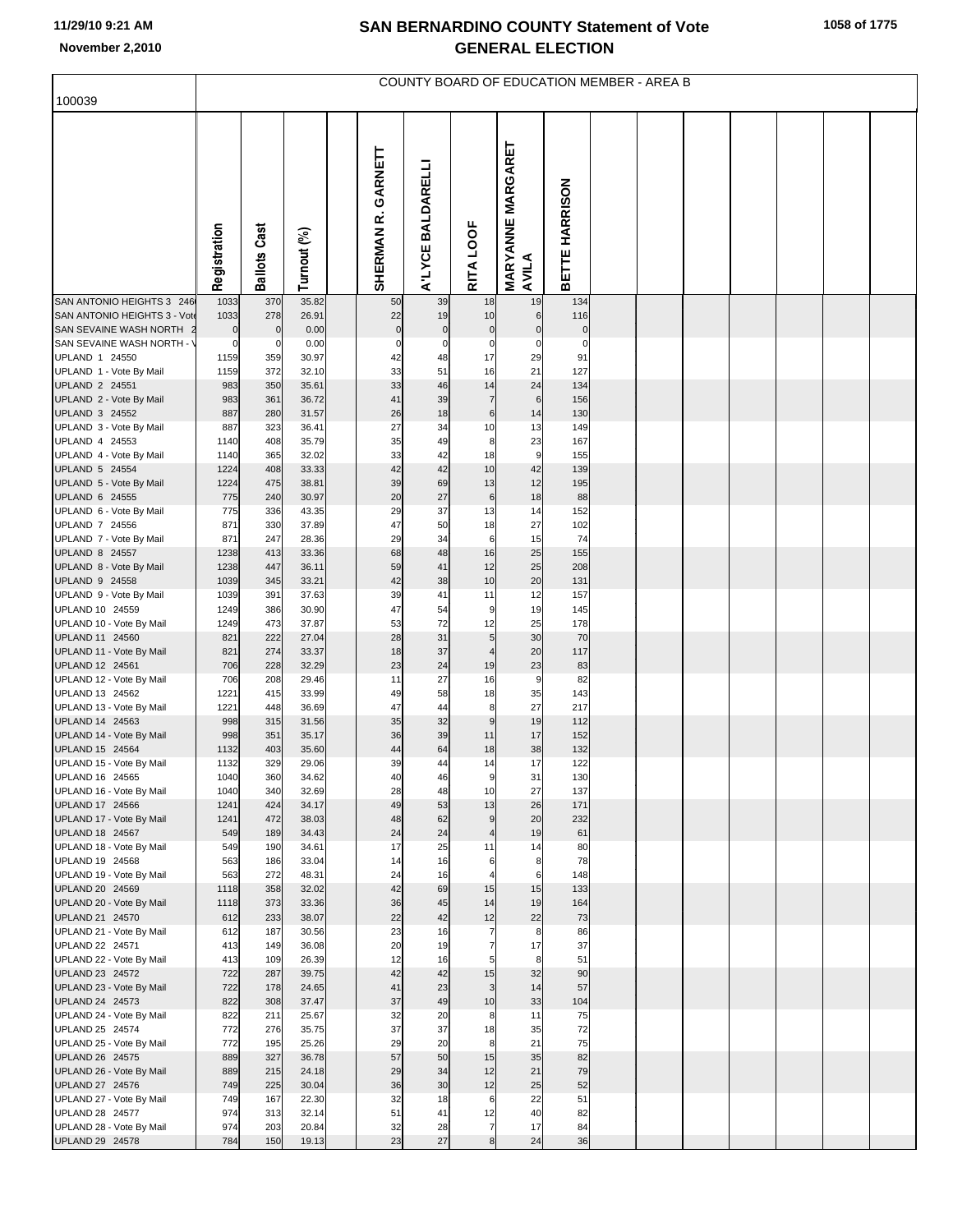| 100039                                             |                  |                               |                |                             |                            |                            |                                   | COUNTY BOARD OF EDUCATION MEMBER - AREA B            |  |  |           |  |
|----------------------------------------------------|------------------|-------------------------------|----------------|-----------------------------|----------------------------|----------------------------|-----------------------------------|------------------------------------------------------|--|--|-----------|--|
|                                                    |                  |                               |                |                             |                            |                            |                                   |                                                      |  |  |           |  |
|                                                    | Registration     | <b>Ballots Cast</b>           | Turnout (%)    | GARNETT<br>SHERMAN R.       | A'LYCE BALDARELLI          | RITA LOOF                  | <b>MARYANNE MARGARET</b><br>AVILA | BETTE HARRISON                                       |  |  |           |  |
| UPLAND 29 - Vote By Mail<br>UPLAND 30 24579        | 784<br>1060      | 160<br>316                    | 20.41<br>29.81 | 33<br>57                    | 28<br>42                   | 17                         | 26<br>47                          | 37<br>84                                             |  |  |           |  |
| UPLAND 30 - Vote By Mail                           | 1060             | 220                           | 20.75          | 40                          | 37                         | 5                          | 16                                | 71                                                   |  |  |           |  |
| UPLAND 31 24580                                    | 580              | 217                           | 37.41          | 30                          | 37                         | 6                          | 28                                | 68                                                   |  |  |           |  |
| UPLAND 31 - Vote By Mail<br>UPLAND 32 24581        | 580<br>1022      | 124<br>411                    | 21.38<br>40.22 | 20<br>65                    | 17<br>72                   | 8<br>15                    | 12<br>44                          | 42<br>115                                            |  |  |           |  |
| UPLAND 32 - Vote By Mail                           | 1022             | 223                           | 21.82          | 24                          | 35                         | 3                          | 14                                | 92                                                   |  |  |           |  |
| UPLAND 33 24582                                    | 1257             | 404                           | 32.14          | 78                          | 61                         | 13                         | 39                                | 102                                                  |  |  |           |  |
| UPLAND 33 - Vote By Mail                           | 1257             | 252                           | 20.05          | 47                          | 40                         | 17                         | 31                                | 71                                                   |  |  |           |  |
| UPLAND 34 24583                                    | 52               | 23                            | 44.23          |                             | 3                          | 3                          | $\mathbf 0$                       | 6                                                    |  |  |           |  |
| UPLAND 34 - Vote By Mail<br>UPLAND 35 24584        | 52<br>734        | $\mathbf 0$<br>199            | 0.00<br>27.11  | 0<br>40                     | $\mathbf 0$<br>29          | $\mathbf 0$<br>11          | $\mathbf 0$<br>25                 | $\mathbf 0$<br>50                                    |  |  |           |  |
| UPLAND 35 - Vote By Mail                           | 734              | 122                           | 16.62          | 12                          | 19                         | 5                          | 11                                | 42                                                   |  |  |           |  |
| UPLAND 36 24585                                    | 766              | 183                           | 23.89          | 42                          | 17                         | $\overline{2}$             | 17                                | 55                                                   |  |  |           |  |
| UPLAND 36 - Vote By Mail                           | 766              | 211                           | 27.55          | 31                          | 35                         | 10                         | 13                                | 80                                                   |  |  |           |  |
| UPLAND 37 24586<br>UPLAND 37 - Vote By Mail        | 499<br>499       | 125<br>140                    | 25.05<br>28.06 | 18<br>23                    | 16<br>21                   | 14<br>9                    | 15<br>$\overline{7}$              | 31<br>39                                             |  |  |           |  |
| UPLAND 38 24587                                    | 761              | 247                           | 32.46          | 44                          | 39                         | 12                         | 30                                | 58                                                   |  |  |           |  |
| UPLAND 38 - Vote By Mail                           | 761              | 196                           | 25.76          | 30                          | 29                         | 11                         | 19                                | 65                                                   |  |  |           |  |
| UPLAND 39 24588                                    | 0                | $\overline{0}$                | 0.00           | $\mathbf 0$                 | $\mathbf 0$                | $\mathbf 0$                | $\mathbf 0$                       | $\mathbf 0$                                          |  |  |           |  |
| UPLAND 39 - Vote By Mail<br>UPLAND 40 24589        | $\Omega$         | $\mathbf{0}$<br>$\mathbf 0$   | 0.00<br>0.00   | $\pmb{0}$<br>$\mathbf 0$    | $\pmb{0}$<br>$\mathbf 0$   | $\mathbf 0$<br>$\mathbf 0$ | $\mathbf 0$<br>$\Omega$           | $\mathbf 0$                                          |  |  |           |  |
| UPLAND 40 - Vote By Mail                           | $\Omega$         | $\Omega$                      | 0.00           | $\overline{0}$              | $\overline{0}$             | $\bf 0$                    |                                   |                                                      |  |  |           |  |
| UPLAND 41 24590                                    | 22               | 3                             | 13.64          |                             | ***                        | *******                    |                                   | <b>Insufficient Turnout to Protect Voter Privacy</b> |  |  | ********* |  |
| UPLAND 41 - Vote By Mail                           | 22<br>$\Omega$   | $\overline{0}$                | 0.00           | $\mathbf 0$                 | $\overline{0}$             | $\mathbf 0$                | $\overline{0}$                    | <sub>0</sub>                                         |  |  |           |  |
| UPLAND 42 24591<br>UPLAND 42 - Vote By Mail        | $\Omega$         | $\mathbf 0$<br>$\overline{0}$ | 0.00<br>0.00   | $\mathbf{0}$<br>$\mathbf 0$ | $\mathbf 0$<br>$\mathbf 0$ | $\mathbf 0$<br>$\mathbf 0$ | $\Omega$<br>$\mathbf 0$           | $\mathbf 0$<br>$\Omega$                              |  |  |           |  |
| UPLAND 43 24592                                    |                  | 0                             | 0.00           |                             | 0                          | $\Omega$                   | $\Omega$                          |                                                      |  |  |           |  |
| UPLAND 43 - Vote By Mail                           |                  | $\mathbf 0$                   | 0.00           |                             | $\Omega$                   | $\Omega$                   | $\mathbf 0$                       | $\Omega$                                             |  |  |           |  |
| UPLAND 44 24593                                    |                  |                               | 0.00           |                             | $\Omega$                   | $\sqrt{ }$                 | $\Omega$                          | $\Omega$<br>$\mathbf{0}$                             |  |  |           |  |
| UPLAND 44 - Vote By Mail<br>UPLAND 45 24594        | $\Omega$<br>193  | $\overline{0}$<br>130         | 0.00<br>67.36  | $\mathbf 0$<br>14           | $\mathbf 0$<br>11          | $\Omega$<br>$\overline{7}$ | $\mathbf 0$<br>3                  | 39                                                   |  |  |           |  |
| UPLAND 45 - Vote By Mail                           | 193              | $\overline{0}$                | 0.00           | $\mathbf 0$                 | $\pmb{0}$                  | $\mathbf 0$                | $\mathbf 0$                       | $\mathbf 0$                                          |  |  |           |  |
| UPLAND 46 24595                                    | 631              | 254                           | 40.25          | 27                          | 46                         | 12                         | 21                                | 88                                                   |  |  |           |  |
| UPLAND 46 - Vote By Mail<br>UPLAND 47 24596        | 631              | 177                           | 28.05          | 16                          | 29<br>13                   | 10<br>3                    | 14<br>$\overline{2}$              | 66<br>83                                             |  |  |           |  |
| UPLAND 47 - Vote By Mail                           | 233<br>233       | 190<br>$\overline{0}$         | 81.55<br>0.00  | 20<br>$\mathbf 0$           | $\mathbf 0$                | $\mathbf{0}$               | $\mathbf 0$                       | $\mathbf{0}$                                         |  |  |           |  |
| UPLAND 48 24597                                    | 105              | 52                            | 49.52          | 3                           |                            | $\overline{1}$             | 6                                 | 20                                                   |  |  |           |  |
| UPLAND 48 - Vote By Mail                           | 105              | $\mathbf 0$                   | 0.00           | $\mathbf 0$                 | $\mathbf 0$                | $\mathbf 0$                | $\mathbf 0$                       | $\mathbf 0$                                          |  |  |           |  |
| UPLAND 49 24598<br>UPLAND 49 - Vote By Mail        | 636<br>636       | 260<br>135                    | 40.88<br>21.23 | 37<br>19                    | 33<br>18                   | 9<br>5                     | 32<br>8                           | 76<br>42                                             |  |  |           |  |
| UPLAND 50 24599                                    | 44               | 30                            | 68.18          | $\mathbf 0$                 | 3                          |                            | $\overline{2}$                    | 17                                                   |  |  |           |  |
| UPLAND 50 - Vote By Mail                           | 44               | $\overline{0}$                | 0.00           | $\mathbf 0$                 | $\mathbf 0$                | $\mathbf{0}$               | $\mathbf 0$                       | $\mathbf 0$                                          |  |  |           |  |
| UPLAND 51 24600                                    | 797              | 234                           | 29.36          | 25                          | 32                         | 14                         | 28                                | 76                                                   |  |  |           |  |
| UPLAND 51 - Vote By Mail<br><b>Precinct Totals</b> | 797<br>179824    | 205<br>57597                  | 25.72<br>32.03 | 32<br>7985                  | 33<br>7763                 | 10<br>2425                 | 16<br>6756                        | 72<br>17245                                          |  |  |           |  |
| Vote By Mail Totals                                | 179824           | 45362                         | 25.23          | 5791                        | 5953                       | 1722                       | 3843                              | 16788                                                |  |  |           |  |
| <b>Grand Totals</b>                                | 179824           | 102959                        | 57.26          | 13776                       | 13716                      | 4147                       | 10599                             | 34033                                                |  |  |           |  |
| San Bernardino County                              | 179824           | 102959                        | 57.26          | 13776                       | 13716                      | 4147                       | 10599                             | 34033                                                |  |  |           |  |
| State Bd of Equal 2                                | 65834            | 33361                         | 50.67          | 5100                        | 4332                       | 1347                       | 5402                              | 9777                                                 |  |  |           |  |
| State Bd of Equal 3<br>Congressional District 26   | 113990<br>126738 | 69598<br>75948                | 61.06<br>59.93 | 8676<br>9653                | 9384<br>10124              | 2800<br>3113               | 5197<br>6519                      | 24256<br>25867                                       |  |  |           |  |
| Congressional District 43                          | 53086            | 27011                         | 50.88          | 4123                        | 3592                       | 1034                       | 4080                              | 8166                                                 |  |  |           |  |
| Senate District 29                                 | 1213             | 537                           | 44.27          | 94                          | 51                         | 19                         | 135                               | 115                                                  |  |  |           |  |
| Senate District 31                                 | 113258           | 69164                         | 61.07          | 8627                        | 9303                       | 2783                       | 5165                              | 24129                                                |  |  |           |  |
| Senate District 32                                 | 65353            | 33258                         | 50.89          | 5055                        | 4362                       | 1345                       | 5299                              | 9789                                                 |  |  |           |  |
| Assembly District 59<br>Assembly District 61       | 388<br>50815     | 287<br>25256                  | 73.97<br>49.70 | 27<br>3820                  | 30<br>3184                 | 8<br>1066                  | 9<br>4627                         | 112<br>7185                                          |  |  |           |  |
|                                                    |                  |                               |                |                             |                            |                            |                                   |                                                      |  |  |           |  |